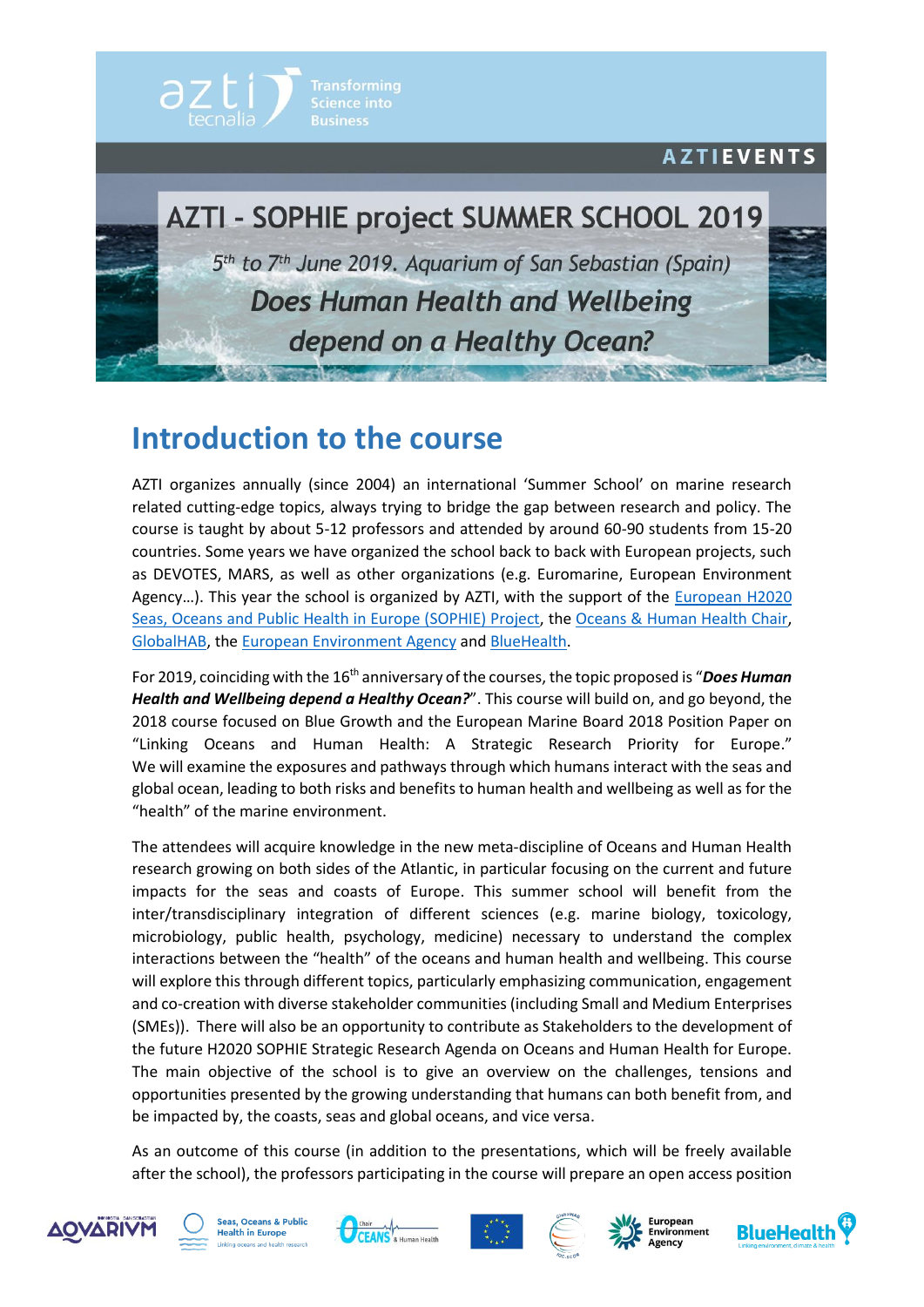

paper on this topic, to be submitted to a broad scope scientific journal (e.g. PlosOne, Frontiers in Marine Science, etc.). This will be a cross-cutting review. This position paper will have an impact on another key audience, i.e. research funders, marine policy makers, and managers. In addition to such impact, it is expected that students participating in this summer school will implement the knowledge gained through this summer school in their professional careers.













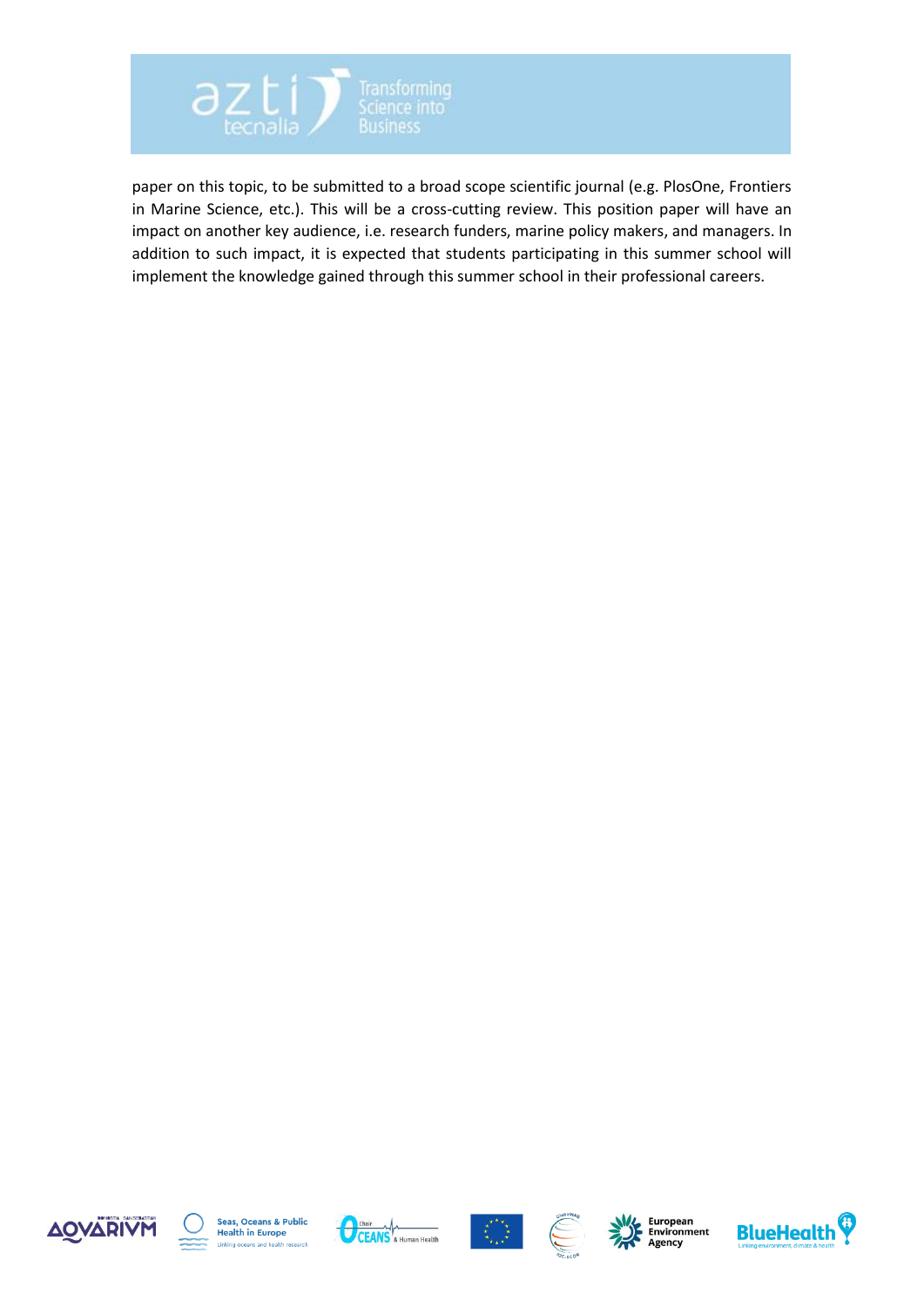

## **Contents of the course**

## **June 5th Oceans and Human Health: THE RISKS**

*9:00 - 9:15 Introduction to the course.*

Angel Borja, AZTI

Brief overview of the courses organized until now and the objectives behind them, with an introduction to the course in 2019.

#### *9:15 - 10:15 Overview of Oceans and Human Health.*

Mat White, University of Exeter/SOPHIE, UK/USA

The study of the global Ocean and human health is an emerging area of increasing global importance. A growing body of evidence indicates that the "health" of the Ocean and humans are inextricably linked; and how we interact with and impact on our seas and ocean will significantly influence our future on Earth. The global ocean has provided livelihoods, expansion, trade, food, and other resources. However, environmental change, rapidly increasing global population and continuing alterations of the coastal environment are placing increasing pressure on coastal seas and Ocean. Negative human impacts (e.g. pollution, habitat destruction and overfishing) affect not only ecosystem health, but also human health. Conversely, human health and wellbeing may be promoted through sustainable interactions with the coasts and oceans, including the restoration and preservation of coastal and marine ecosystems. The study of the ocean and human health is inherently interdisciplinary, bringing together the medical, natural and social sciences, as well as diverse stakeholder communities. Reviewing the history, policies, and known and potential risks and benefits of these interactions, provides insights into new avenues of global cooperation with the potential for collaboratively addressing the local and global challenges of our interactions with the Ocean, both now and in the future.

#### *10:15 - 11:00 Harmful Algal Blooms are a paradigm of the interconnection between human health and oceans and seas.*

Elisa Berdalet, Institute of Marine Sciences, Spain.

"Harmful Algal Blooms" (HABs) are proliferations of certain aquatic algae (including cyanobacteria, micro- and macroalgae) that have different negative impacts on humans and/or ecosystems. Excessive algal biomass accumulation can cause harm due to oxygen limitation in the water, when the blooms decay. Massive fish kills (in aquaculture or natural fisheries) can be produced by the proliferation of microalgae that synthesize ichthyotoxins or physically damage gills. Other microalgae synthesize toxic compounds that cause harm to humans by direct contact, inhalation or consumption of contaminated seafood. Human health impacts can only be prevented through intensive monitoring of the harmful organisms and their toxins, and by the detailed understanding of the blooms dynamics, which can in some cases help to predict their occurrence. While HABs are essentially natural phenomena, these events may be incentivised by some human activities especially in the coastal zone (eutrophication, alteration of the water circulation patterns by harbors, habitats destruction, overfishing, …). Superimposed, climate change may also influence HABs occurrence, intensity and impacts, although future trends are still uncertain. This lecture will highlight representative HAB challenges and explore strategies involving stakeholders, general public and researchers to alleviate the negative impacts of HABs, and if possible, to reduce their occurrence.













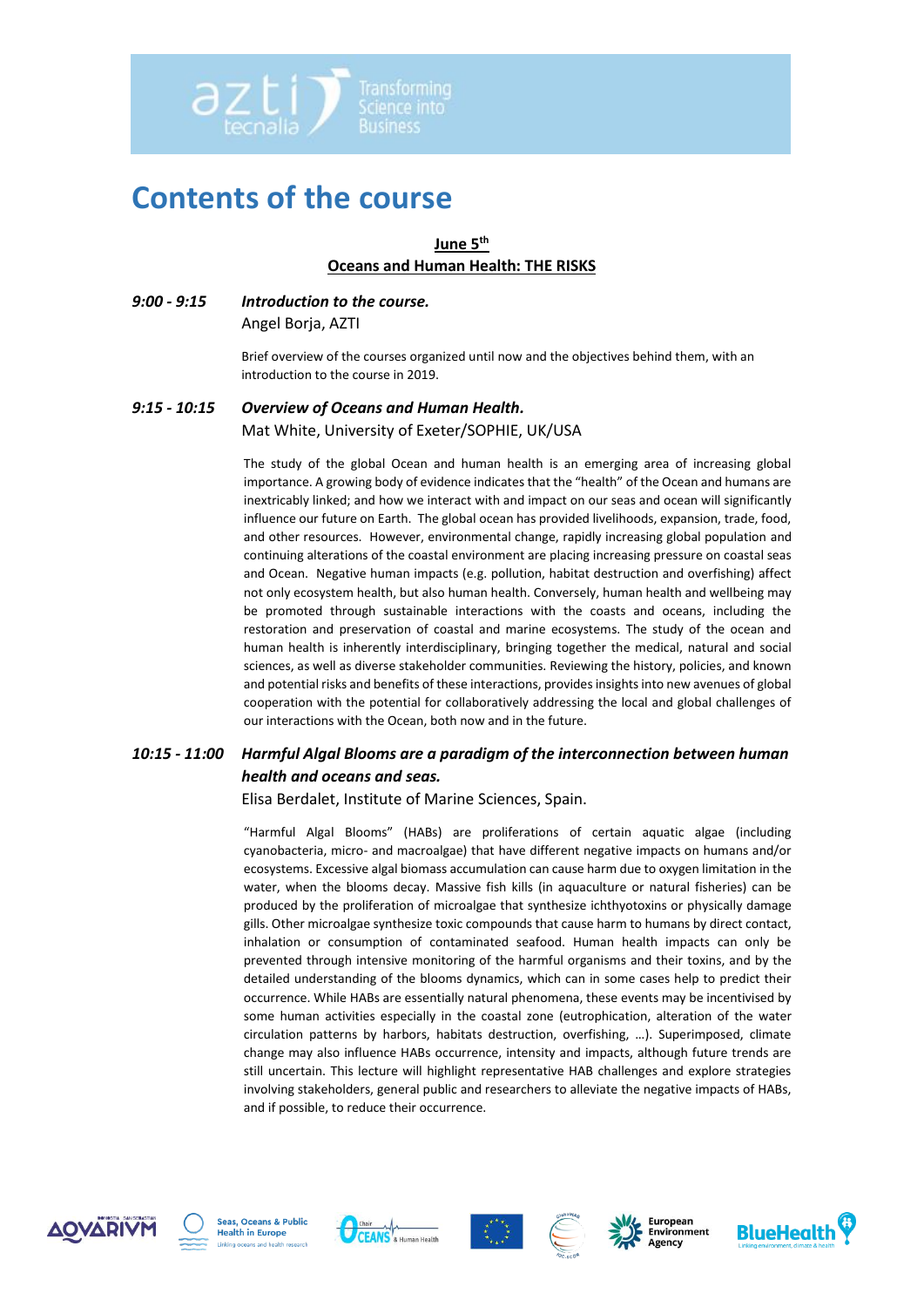

#### *11:00 - 11:30 Coffee-Break*

## *11:30 - 12:30 Microbial Pollution, Pharmaceuticals, Antimicrobial Resistance.* Anne Leonard University of Exeter, UK

Faecal pollution regularly contaminates surface waters, introducing pharmaceutical chemicals, and microorganisms, including bacteria resistant to antibiotics, to coastal waters. People can come into contact with these potentially harmful microbes when they enjoy recreational activities in the sea. Understanding the risk to bathers of acquiring infections from the sea is important for developing effective intervention strategies to protect human health. Three studies will be presented: first, a systematic review and meta-analysis on the risk of experiencing symptoms of illness associated with recreational use of coastal waters. Second, the development of methods to quantify the risk of ingesting antibiotic resistant bacteria among various UK coastal water users. Finally, we present the results of the first study to combine surveillance of antimicrobial resistant bacteria in coastal bathing waters in England and Wales, estimates of human exposure in this environment, and association between seawater exposure and faecal colonisation by antimicrobial resistant bacteria in water users.

#### *12:30 - 13:30 Marine Plastic Pollution: Changing behavior, engaging communities.* Sabine Pahl, Plymouth University/SOPHIE, UK

The accumulation of plastic litter in the marine environment is entirely the consequence of human decisions, behaviours and existing socio-technical systems of consumption (Pahl et al., 2017), and a range of potential impacts of plastic pollution on human health and well-being have been discussed. In this session we will discuss the need to understand this human dimension in order to make changes that can reduce marine litter at macro- and micro-levels (Pahl & Wyles, 2016). Applying insights and research methods from the Social and Behavioural Sciences, alongside the natural and technical sciences, will help us identify effective solutions to the issue. Drawing on a range of studies on microplastics, marine litter and sustainable behaviour, I will a) present data on societal perceptions of microplastics and marine litter, b) show how social and psychological factors are connected to concern and behavioural intentions (e.g.,the role of perceived risk, values, social norms), c) discuss the effects educational and creative interventions can have. We will discuss how communications and interventions can be based on scientific insights into human thought and behaviour and how they can be evaluated systematically. Finally we will discuss the limitations and challenges that are unique to research with people.













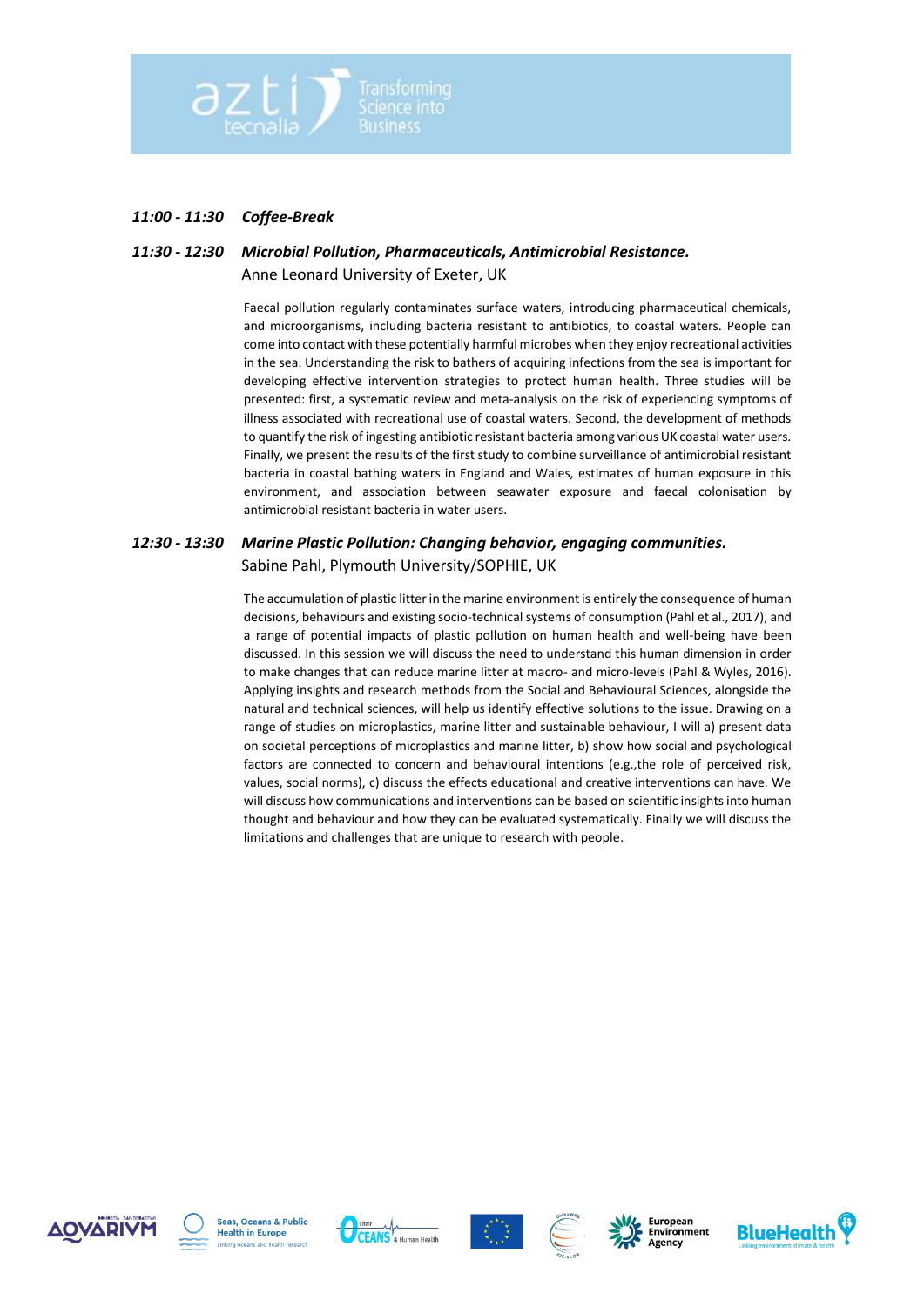

## **June 6th Oceans and Human Health: BENEFITS AND OPPORTUNITIES**

## *9:00 - 11:00 INTERACTIVE WORKSHOP Future outlooks on Oceans and Health for Europe's marine waters.* Susanne Wuijts, National Institute of Public Health and the Environment (RIVM), The Netherlands.

The majority of Europe's population lives in urban areas characterised by inland waterways and coastal margins. Future trends, like climate change, migration, an ageing population, pollution and technology, will have a great impact on societies in Europe. So far, the impacts of these trends have been studied at a continental or national level and policy development is often based on these high level studies. The implications of global trends on a local level, are barely understood so far. However, local authorities need to take action now to anticipate the impacts of future trends to keep their citizens healthy and safe. For the H2020 projects BlueHealth (https://bluehealth2020.eu/) and SOHIE (https://sophie2020.eu/) a participatory approach has been developed and tested to identify challenges at a local level arising from global trends. During an interactive workshop, the participants will discuss on the relevancy of different trends for different European sea basins, their perspectives on how to deal with these trends and potential research gaps. The outcomes of the workshop will serve as input for the research agenda to be delivered by H2020 SOPHIE project, but may also support questions regarding transferability of cases from one location to another and input for policy plans.

- *11:00 - 11:30 Coffee-Break*
- *11:30 - 12:15 The European Bathing Water Directive.*

Nikolaj Bock, European Environment Agency

*12:15 - 13:00 Beyond the Blue Gym: Human Health and Wellbeing.*

Lora Fleming, University of Exeter/SOPHIE, UK

Although there is a long history of research into the risks to health and wellbeing from our seas and oceans, this systematic study of potential benefits is much more recent and a growth area of research globally. In his talk on Day 1 Mat White gave a brief overview of some of these risks and benefit, and in this talk I will unpack the benefits side of the scales in more detail. Drawing on evidence from around the world the talk will review findings linking living near to the coast to reduced mortality rates, reduced rates of common mental health issues, and increased rates of physical activity. It will also consider recreational use of our seas and coasts (e.g. watersports, fishing, wildlife watching etc.), and review data on how many people perform these activities (and how often), and the associated implications for health and wellbeing for both adults and children in terms of disease prevalence and economic savings. Some of the mechanisms explaining these associations will be explored including reductions in the urban heat island effect for coastal cities and greater uptake of UV radiation which is important for Vitamin D synthesis.

## *15:30-17:30 PRESENTATION OF POSTERS from attendees and GENERAL DISCUSSION.*













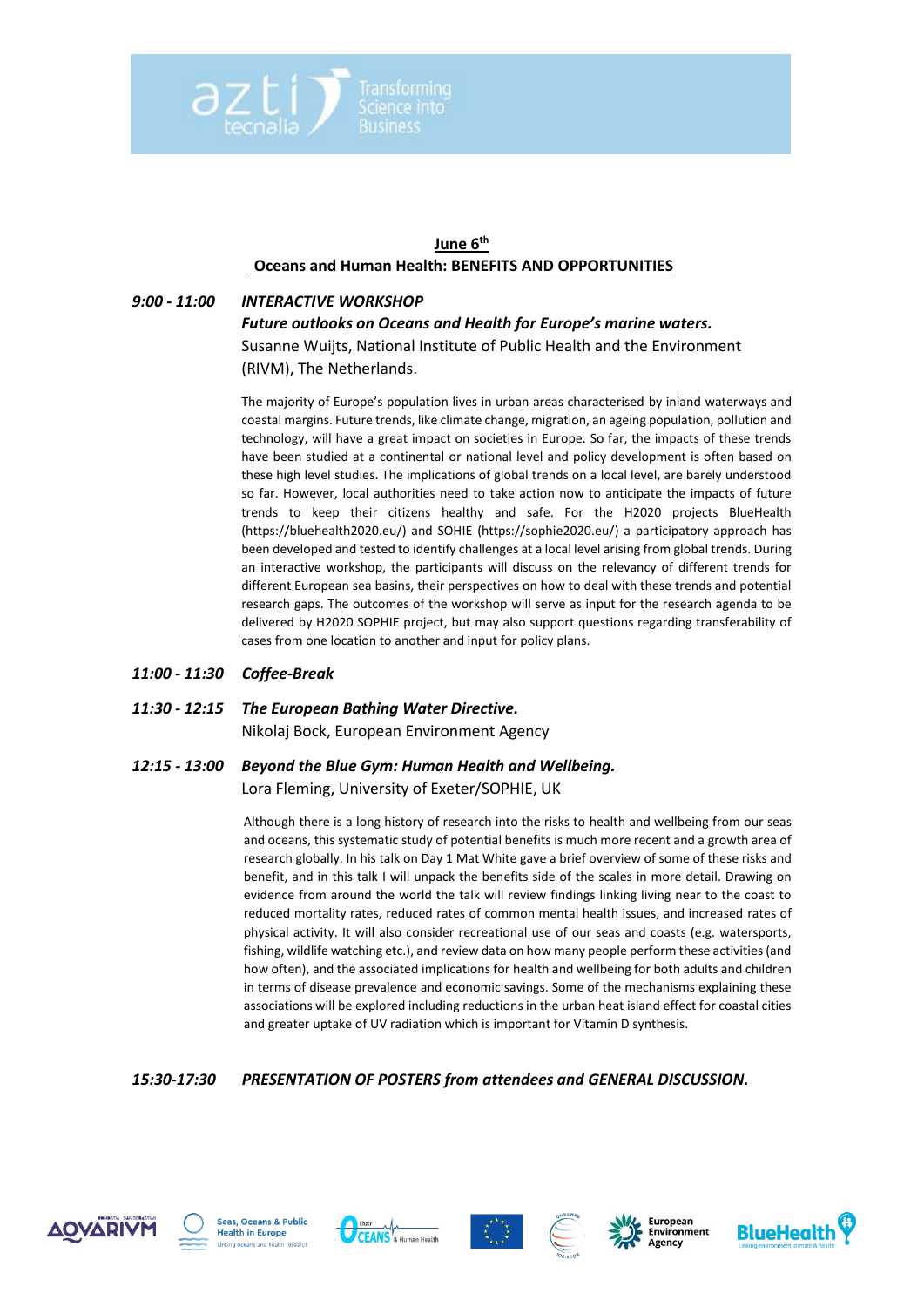

## **June 7th Oceans and Human Health: THE FUTURE**

*9:00 - 10:00 Governance of Oceans and Health Interactions: Where and how does it fit into policy agendas?* Susanne Wuijts, National Institute of Public Health and the Environment (RIVM), The Netherlands

> In European water policy making, a paradigm shift from government to governance can be identified since the introduction of the European Water Framework Directive. Governance approaches, with the involvement of stakeholders and authorities at multiple levels, are often considered to be more effective in dealing with complex water issues, compared to conventional legal frameworks with top-down central steering mechanisms. In essence, such an approach favours the inclusion of added benefits, such as the benefits of rivers, lakes and coastal water to human health and wellbeing. So far however, Member States face difficulties in achieving water quality objectives as they are. Bringing in the added value to human health could add to existing complexities or bring in new momentum by these co-benefits. During the lecture, the principles of water governance will be introduced, as well as an overview of European policies related to water (marine and fresh water) and health and current challenges. Based on this information, the participants will be asked to reflect upon the challenges and opportunities introduced by bringing human health benefits to the water policy table in an interactive session.

## *10:00 - 11:00 The Oceans and Human Health Chair in Roses (Catalonia, Spain): a collaborative model between stakeholders, marine ecosystem managers, town council and university to foster research and transfer of knowledge in OHH.*

Josep Lloret, University of Girona, Chair Oceans & Human Health, Spain

The Oceans and Human Health Chair was created in 2017 by the University of Girona (UdG) and the City of Roses, both of which continue to provide support along with sponsorship from the Fishermen's Association of Roses and the Fishmongers Guild of Catalonia. The Chair promotes and carries out studies on the complex relationships that exist between marine ecosystems and human health, and contributes to the transfer of this knowledge to society. The Chair will not only contribute to a better understanding of the relationships between marine ecosystems and human health, but will also help disseminate something which is not widely known, namely, that marine ecosystems and their fishing resources must be protected in order to preserve the health and the well-being of people. The Oceans and Human Health Chair enjoys the collaboration of more than 50 experts, including marine biologists, physicians, veterinarians, environmental educators, social anthropologists, environmental and public health managers, and members of patient and environmental associations. The Oceans and Human Health Chair is based in Roses, a quintessential Mediterranean city with a notable fishing, tourist and seafaring tradition that is part of the Natural Park of Cap de Creus, one of the most emblematic marine reserves on the Catalan coast that constitutes an excellent testing ground for studying how a marine reserve (or the protection of marine ecosystems) can contribute to human health.

*11:00 - 11:30 Coffee-Break*